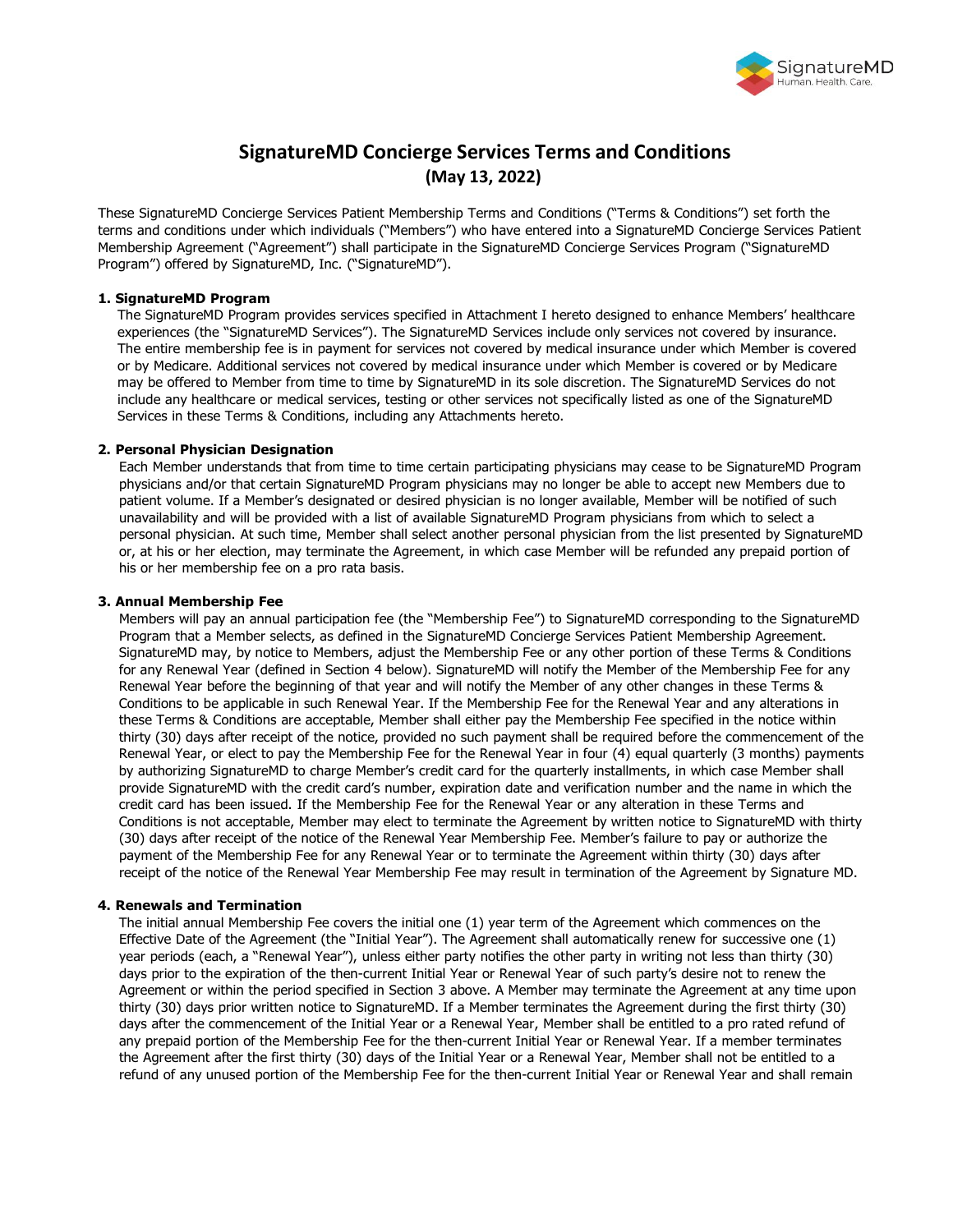responsible to fulfill the financial obligations for the remainder of the then current Initial Year or Renewal Year. SignatureMD may terminate the Agreement at any time upon thirty (30) days prior written notice to a Member, provided that the Member will be entitled to a prorated refund of any prepaid portion of the Membership Fee for the then-current Initial Year or Renewal Year. In addition, upon SignatureMD's receipt the Membership Fee for the Initial Year or any Renewal Year, SignatureMD shall have the option, in its sole and absolute discretion, to return the full amount of the Membership Fee for the Initial Year or Renewal Year theretofore received by SignatureMD from Member and to terminate the Agreement.

# **5. Medical Care Services Excluded from Annual Membership Fee**

The Membership Fee specified above covers only the SignatureMD Services for the SignatureMD Program selected by the Member. The Member and/or Member's insurers will be financially responsible for paying all healthcare and medical care services received from the SignatureMD affiliated Personal Physician. Member's SignatureMD affiliated Personal Physician will bill Member and/or Member's insurer for those medical or healthcare services provided to Member.

## **6. Co-Payments and Insurance Information**

Participation in the SignatureMD Program does not affect the co-payments, co-insurance or deductibles that a Member is required to pay or any other terms and provisions of Member's insurance coverage. The Member will be financially responsible for any co-payments, co-insurance or deductible amounts payable pursuant to the terms of Member's insurance. The Member understands and agrees that the Agreement is a contract for non-medical services and not a contract for insurance or for medical services.

## **7. Email Communications, Electronic Medical Records and Privacy**

If a Member wishes to send e-mail communications to and receive e-mail responses from his or her SignatureMD Program physician, or such physician's employees, agents and representatives, including SignatureMD, Members should be aware that e-mail is not a secure medium for sending or receiving potentially sensitive personal health information. Although SignatureMD and each SignatureMD Program physician will take steps to keep Members' communications with SignatureMD, SignatureMD Program physicians and/or their respective employees, agents and representatives confidential and secure, the confidentiality of e-mail communications cannot be assured or guaranteed. Member acknowledges and agrees that e-mail is not a good method for urgent or time-sensitive communications with Member's SignatureMD Program physician. In the event a communication is time-sensitive, Member should communicate with Member's SignatureMD Program physician by telephone or in person. In addition, Member acknowledges and agrees that, at the discretion of Member's SignatureMD Program physician, Member's e- mail may become part of Member's permanent medical records. In addition, while SignatureMD and each SignatureMD Program physician will take reasonable steps to keep Members' electronic medical records secure, the security of any electronic records system cannot be absolutely guaranteed.

#### **8. Consent Form**

Member acknowledges and agrees that Member will be required to execute a consent form regarding consent to provide medical treatment and the release of information for insurance and other compliance purposes provided by Member's SignatureMD Program physician prior to receiving medical services.

#### **9. Change of Law**

If there is a change of any law, regulation or rule, federal, state or local, which affects the Agreement including these Terms & Conditions, which are incorporated by reference in the Agreement, or the activities of either party under the Agreement, or any change in the judicial or administrative interpretation of any such law, regulation or rule, and either party reasonably believes in good faith that the change will have a substantial adverse effect on that party's rights, obligations or operations associated with the Agreement, then that party may, upon written notice, require the other party to enter into good faith negotiations to renegotiate the terms of the Agreement including these Terms & Conditions. If the parties are unable to reach an agreement concerning the modification of the Agreement including these Terms & Conditions, within the earlier of forty-five (45) days after the date of the notice seeking renegotiation or the effective date of change, or if the change is effective immediately, then either party may immediately terminate the Agreement by written notice to the other party.

#### **10. Limitation of Liability**

SignatureMD's liability to Member arising out of or related to the Agreement, including providing the SignatureMD Services there under, shall be limited to the Membership Fees paid by Member during the twelve (12) month period preceding the date on which the claim arises. In no event shall SignatureMD be liable for any indirect, consequential, special or punitive damages of any kind, whether arising in contract, tort, strict liability or otherwise, even if SignatureMD has been apprised of the possibility of such damages.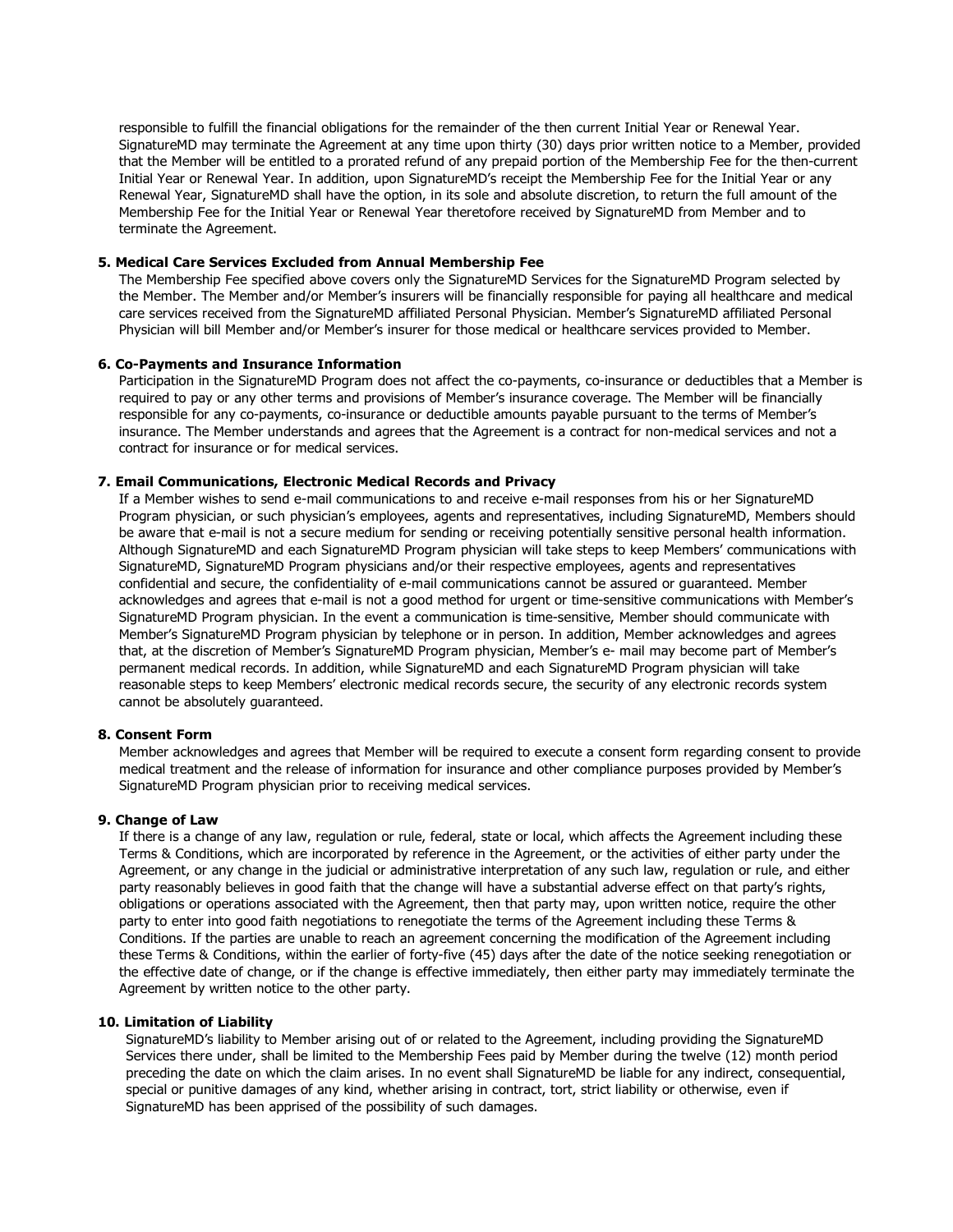# **11. Health Care Decisions**

SignatureMD is not a healthcare provider, does not practice medicine and shall not interfere in any manner with the relationship between a SignatureMD Program physician and a Member with regard to medical treatment. Member acknowledges and agrees that Member and Member's SignatureMD Program physician are solely responsible for any medical decisions regarding the course of treatment for any illness or condition of Member. If Member is unsure of the efficacy or appropriateness of any treatment plan proposed by Member's SignatureMD Program physician, it is the responsibility of Member to seek additional medical guidance. Member further acknowledges and agrees that to the extent that Member's service level includes personalized medical research or disease management services from SignatureMD, Member is ultimately responsible, together with such professional and other advisors as Member shall select including Member's SignatureMD Program physician, for evaluating any information, advice or guidance provided by SignatureMD, and SignatureMD hereby disclaims any and all warranties of any kind with regard to such personalized medical research and disease management services, express or implied, including the implied warranties of fitness for a particular purpose or merchantability.

#### **12. Miscellaneous**

The Agreement, including these Terms & Conditions and any other materials attached to or incorporated into the Agreement by reference (a) shall be governed by California law applicable to dealings in such state by residents of such state and without regard to California's rules regarding conflicts of laws, (b) sets forth the entire agreement and understanding between Member and SignatureMD with respect to the subject matter hereof, and has priority over all other documents, verbal consents and/or understandings related thereto, (c) may not be modified except in a written document signed by Member and SignatureMD, and (d) may not be assigned by Member.

Any communication required or permitted to be sent under the Agreement shall be in writing and sent via facsimile, certified mail return receipt requested, or via overnight courier to the addresses set forth in the Agreement (including for SignatureMD the address set forth at the foot of page 1 of the Agreement). Either party may change the address to which communications to such party shall be addressed by notice given to the other party in the manner specified above.

The provisions of Sections 10, 11 and 12 of these Terms & Conditions shall survive the expiration or termination for any reason of the Agreement.

Headings in the Agreement are included herein for ease of reference only and have no legal effect. No party shall be liable for failure of or delay in performing obligations set forth in the Agreement, and no party shall be deemed in breach of its obligations, to the extent such failure or delay is due to natural disaster, Act of God or any other cause reasonably beyond the control of such party. Any waiver by either party of any rights arising from any breach of any terms of the Agreement shall not be construed as a continuing waiver of other breaches of the same or other terms of the Agreement by the other party. Should any clause, term or provision of the Agreement be held by a court of competent jurisdiction to be illegal, invalid, unenforceable or in conflict with any law, the legality, validity and enforceability of the remaining clauses, terms and provisions shall not be affected or impaired thereby.

Any dispute between Member and SignatureMD arising under the Agreement which the parties are unable to resolve through negotiation shall be resolved exclusively by arbitration before a neutral arbitrator in Los Angeles County, California under the auspices of the American Arbitration Association, in accordance with its then current rules and procedures for commercial arbitration. Any award rendered pursuant to such arbitration shall be final and binding upon the parties, and judgment upon the award rendered by the arbitrator may be entered in any court having jurisdiction thereof. Each party shall bear its own attorneys' fees, costs and expenses in connection with any such arbitration.

The Agreement shall be binding upon and inure to the benefit of the respective parties and their respective permitted heirs, successors and assigns. The Agreement may be executed in any number of counterparts, and by the parties on separate counterparts, each of which shall be deemed an original, but all of which together shall constitute one and the same instrument.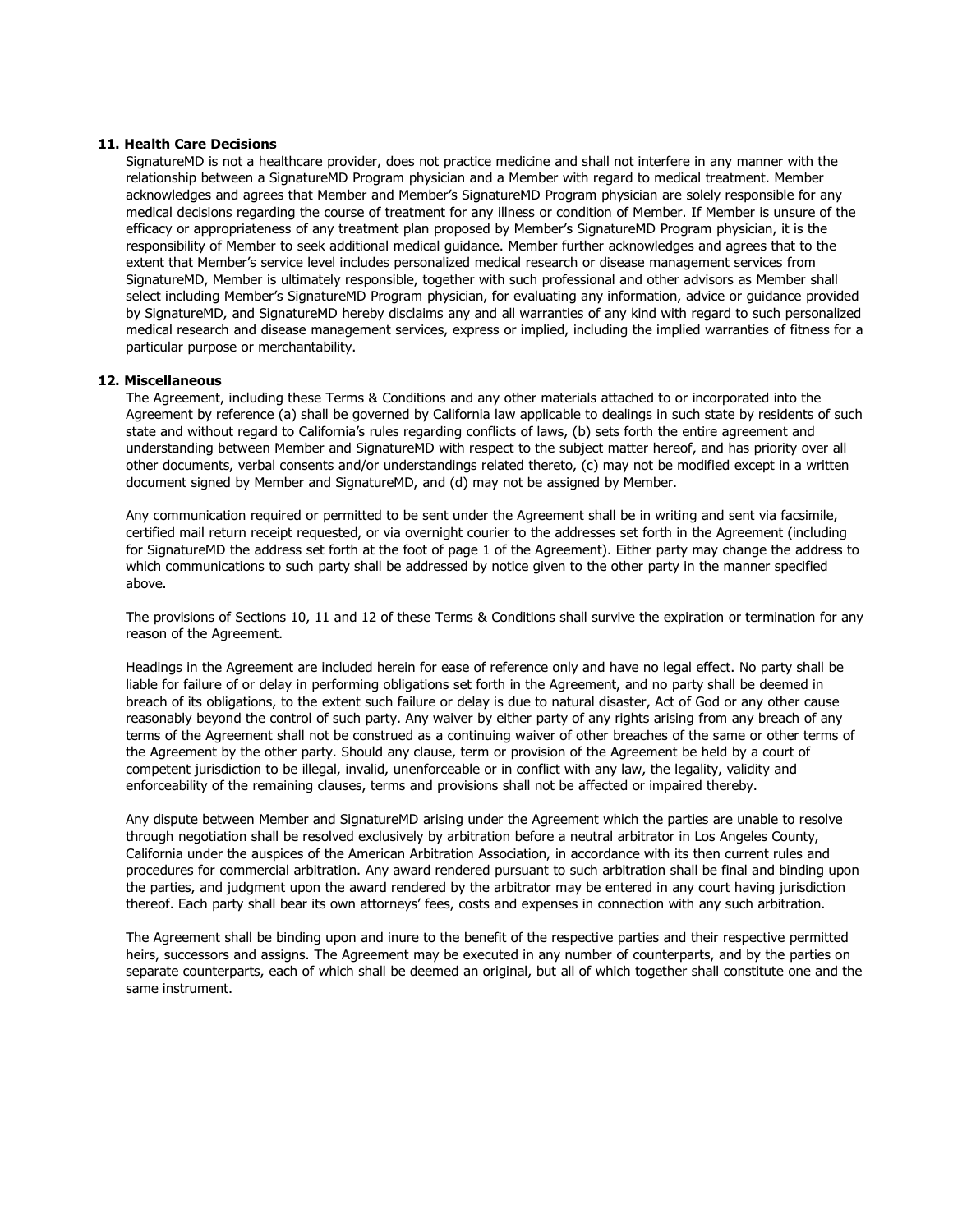# **ATTACHMENT 1**

# **SignatureMD Program Services**

# **Services Included in Yearly Fee:**

- **1.** Arranging same or next business day appointments with primary care physician.
	- **a.** Exceptions to this include but are not limited to Physician illness, epidemic, bereavement, vacation, and natural disaster.
- **2.** Arranging for unhurried appointments with primary care physician
- **3.** 24x7 technology assisted physician availability